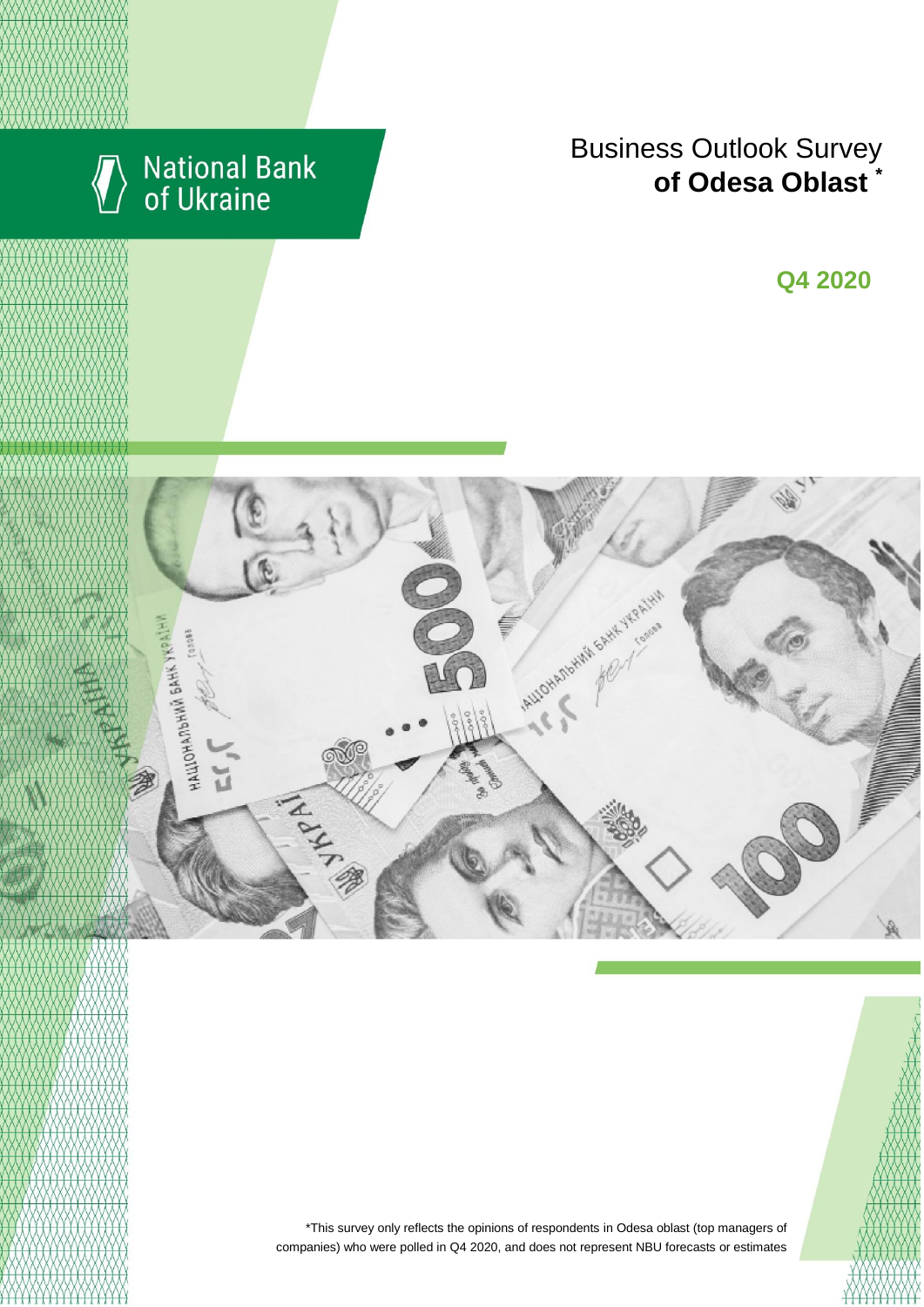**A survey of companies carried out in Odesa oblast in Q4 2020 showed that respondents expected a further reduction in the output of Ukrainian goods and services and weaker performance of their companies over the next 12 months on the back of a tighter quarantine.** They expected that prices would continue to rise and that the hryvnia would depreciate markedly.

**Company managers said they expected that over the next 12 months:**

- **the output of Ukrainian goods and services would drop** (such expectations have been reported for four quarters in a row): the balance of expectations was (-30.8%) (compared with (-28.2%) in Q3 2020 and (-24.4%) across Ukraine) (Figure 1). Respondents from companies in the agricultural sector and other economic activities reported the most pessimistic expectations (the balances of responses were (-60.0%) and (-57.1%) respectively)
- **prices for consumer goods and services would rise:** half of respondents said that price growth would not exceed 7.5% compared to 47.4% in the previous quarter and 49.2% across Ukraine. Respondents continued to refer to the hryvnia exchange rate and production costs as **the main inflation drivers** (Figure 2)
- **the hryvnia would depreciate significantly**: 84.6% of respondents (compared with 86.1% in the previous quarter) expected the hryvnia to weaken against the US dollar, the figure across Ukraine being 87.1%
- **the financial and economic standings of their companies would deteriorate:** the balance of expectations was (-15.8%) compared to (0.0%) in the previous quarter (see Table). Companies in the industrial sector expected that their financial and economic standings would improve. Companies across Ukraine had positive expectations: the balance of their responses being 1.3%
- **total sales would decrease at a faster pace:** the balance of responses was (-28.2%) compared with (-7.9%) in the previous quarter. Respondents also expected a decrease in external sales (the balance of responses was (-19.0%) compared with (-13.6%) in Q3 2020). Overall, companies across Ukraine expected sales to increase moderately, the balances of responses being 7.1% and 3.8% respectively
- **investment in machinery, equipment, and tools would remain unchanged** (as in the previous quarter): the balance of responses was 0.0%. **Investment in construction was expected to decrease:** the balance of responses was (- 11.1%) compared with (-10.8%) in Q3 2020. Across Ukraine, the balances of responses were 3.8% and (-4.5%) respectively
- **staff numbers would decrease significantly**: the balance of responses was (-41.0%) compared with (-30.8%) in Q3 2020 and (-9.9%) across Ukraine (Figure 4)
- **purchase prices would rise at a faster pace** (the balance of responses was 84.2%) **than selling prices** (the balance of responses was 36.8%) (compared to 82.1% and 31.6% respectively in Q3 2020) (Figure 6). Respondents said that the exchange rate, energy, raw material, and supplies prices were the main selling price drivers (Figure 7)
- **the growth in per-unit production costs** and **wage costs per staff member would decelerate:** the balances of responses were 53.8% and 28.9% respectively, compared with 59.0% and 47.4% in Q3 2020 (Figures 4 and 6).

Companies named the political situation as the **main drag on their ability to boost production**. The impact of energy, raw material and supplies prices was reported to have increased significantly (Figure 5).

Respondents continued to expect **an increase in their borrowing needs** in the near future (Figure 8). The respondents who planned to take out bank loans usually opted for domestic currency loans. Respondents said that lending standards had tightened (Figure 9). They also continued to refer to high interest rates as the main factor that deterred them from taking out corporate loans (Figure 10).

**A total of 89.7% of respondents** in the region said that **they had encountered no difficulties in effecting transactions with funds deposited in bank accounts** (96.9% across Ukraine).

**Assessments of financial and economic standings as of the time of the survey** (Figure 3)

- **Companies have assessed their current financial and economic standings as bad** for three quarters in a row: the balance of responses was (-15.8%) compared with (-10.5%) in Q3 2020 and (-3.2%) across Ukraine.
- **Finished goods stocks remained at a level below the normal one:** the balance of responses was (-16.7%) (in Q3 2020 it was (-22.2%)).
- **Companies said they had a sufficient amount of unutilized production capacity to meet any unexpected rise in demand:** the balance of responses was 7.9% (compared with 7.7% in Q3 2020).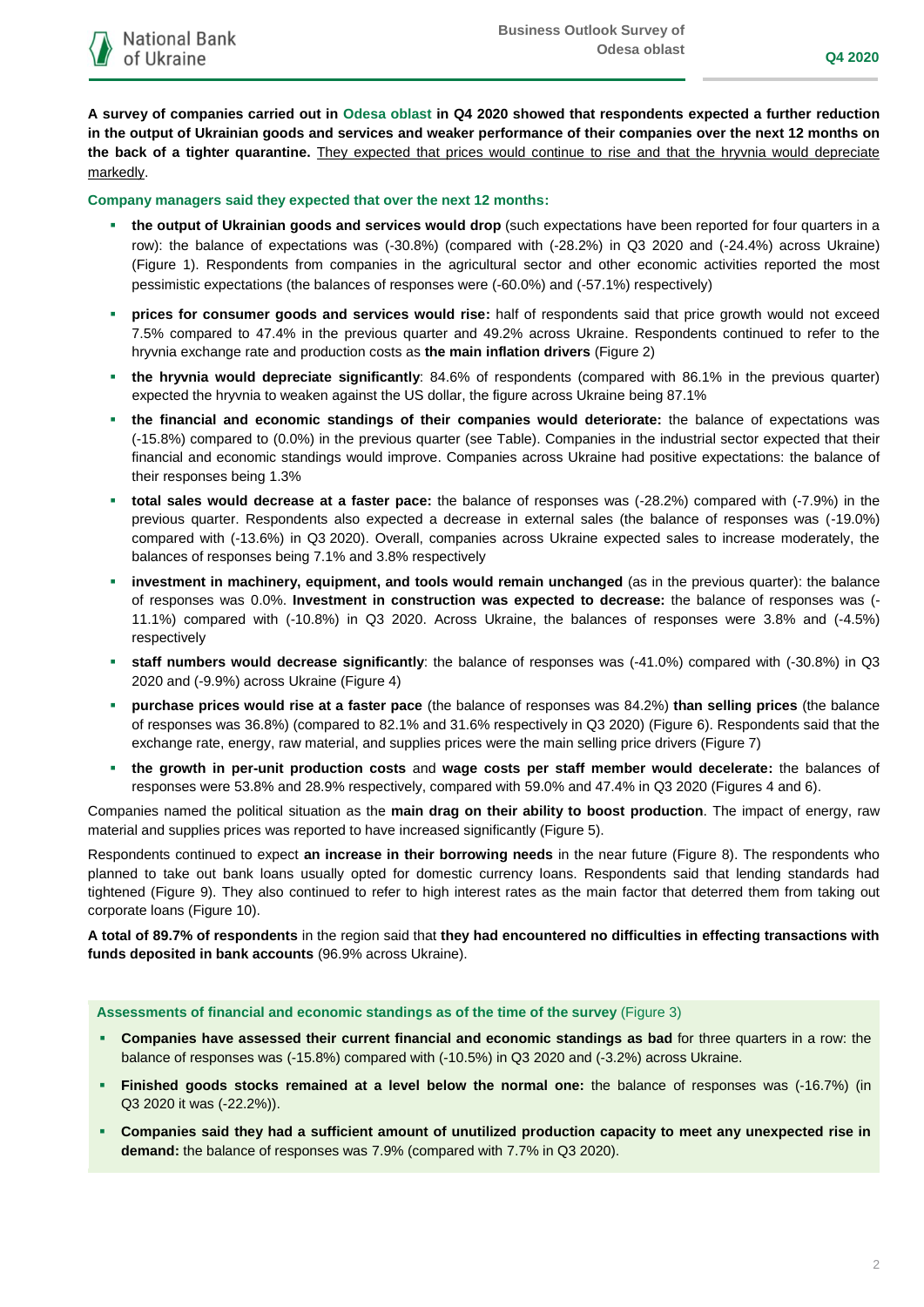## **Survey Details1,2**



- **Period: 6 November through 2 December 2020.**
- A total of 39 companies were polled.
- A representative sample was generated on the basis of the following economic activities: agriculture, manufacturing, trade, transport and communications, and other economic activities.



## **Business Outlook Index for Next 12 Months in Terms of Regions<sup>3</sup>, %**

 \*a quartile is the v alue of the BOI where an ordered sample is div ided into f our equal-sized subgroups \*\*a median is the v alue of the BOI in the middle of an ordered sampled where the sample is divided into two equal-sized subgroups

| <b>Expectations over next 12 months for</b>   | Balances of responses, % |        |                               |         |         |
|-----------------------------------------------|--------------------------|--------|-------------------------------|---------|---------|
|                                               | Q4 19                    | Q1 20  | Q <sub>2</sub> 2 <sub>0</sub> | Q3 20   | Q4 20   |
| Financial and economic standings              | 10.5                     | 14.3   | $-13.2$                       | 0.0     | $-15.8$ |
| <b>Total sales</b>                            | 11.1                     | 22.9   | $-21.1$                       | $-7.9$  | $-28.2$ |
| Investment in construction                    | 9.1                      | 3.0    | $-10.8$                       | $-10.8$ | $-11.1$ |
| Investment in machinery, equipment, and tools | 5.9                      | 34.3   | 8.3                           | 0.0     | 0.0     |
| Staff numbers                                 | $-8.6$                   | $-8.8$ | $-18.9$                       | $-30.8$ | $-41.0$ |

## **Table. The Business Outlook Index of Companies in Odesa Oblast and Its Components**

1

<sup>1</sup> This sample was generated in proportion to the contribution of each region and each economic activity to Ukraine's gross value added.

<sup>2</sup> Data for totals and components may be subject to rounding effects.

<sup>&</sup>lt;sup>3</sup> The business outlook index (BOI) is an aggregate indicator for expected business performance over the next 12 months. It is calculated using the balances of respondents' responses regarding changes in the financial and economic standings of their companies and future economic activity.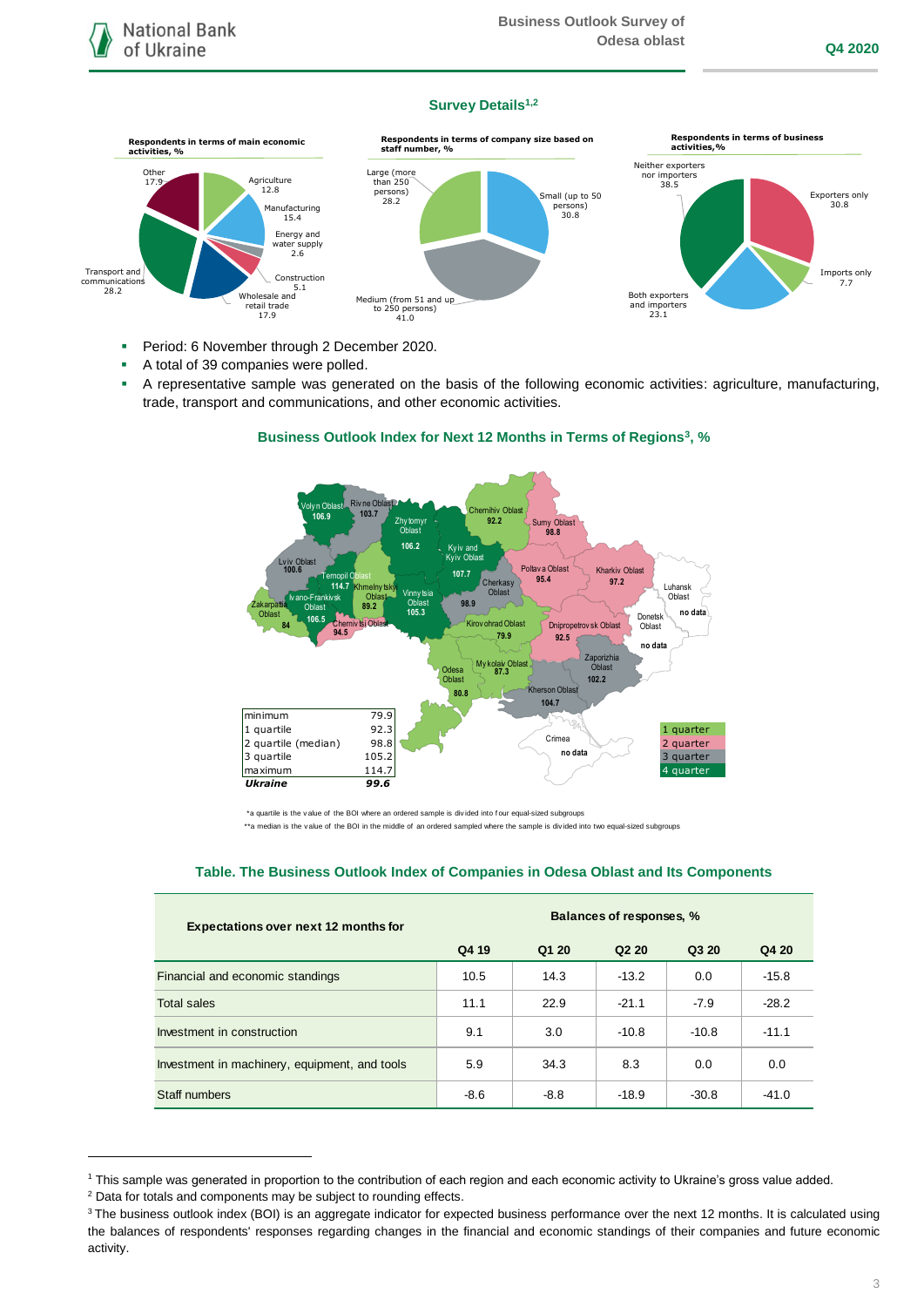

#### Figure 1 Figure 2





20 **Companies' economic activity as of the time of the survey, balance of responses**



Figure 5 **Figure 6** 



#### Figure 3 Figure 4

**Staff level and wage cost expectations for next 12 months, balance of responses**





#### **Expectations of producer prices for next 12 months, balance of responses**